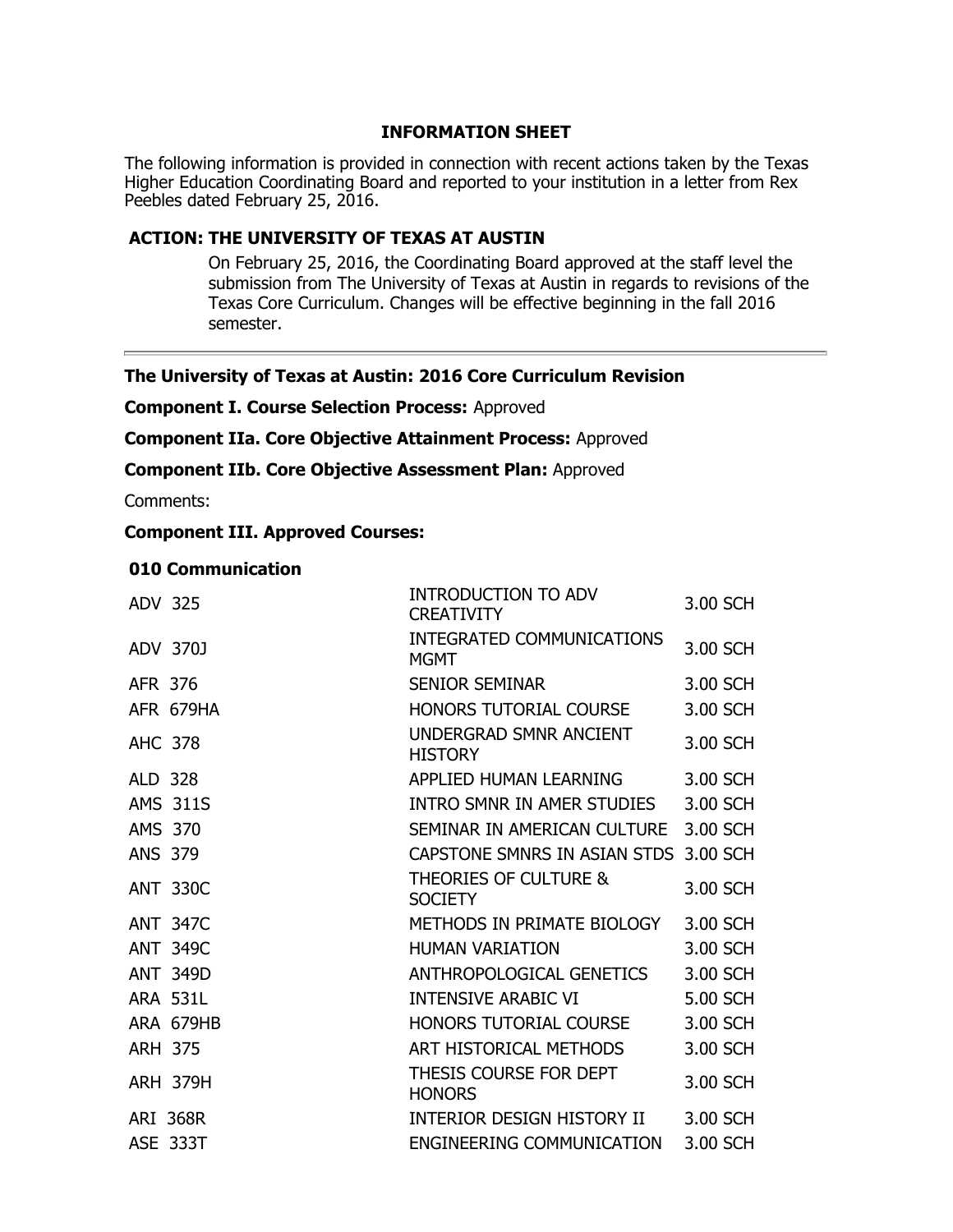| <b>ASE 374L</b> | SPACECRAFT/MISSION DESIGN                         | 3.00 SCH |
|-----------------|---------------------------------------------------|----------|
| B A 324         | <b>BUSINESS COM: ORAL AND</b><br><b>WRITTEN</b>   | 3.00 SCH |
| B A 324H        | <b>BUSINESS COM:</b><br>ORAL/WRITTEN-HON          | 3.00 SCH |
| <b>BIO 208L</b> | FIELD BIOLOGY                                     | 2.00 SCH |
| <b>BIO 320L</b> | <b>CELL BIOLOGY LABORATORY</b>                    | 3.00 SCH |
| <b>BIO 323L</b> | LAB STUDIES IN CELL BIOLOGY                       | 3.00 SCH |
| <b>BIO 325L</b> | LAB EXPERIENCE IN GENETICS                        | 3.00 SCH |
| <b>BIO 331L</b> | <b>LAB STDS IN MOLECULAR</b><br><b>BIOLOGY</b>    | 3.00 SCH |
| <b>BIO 337</b>  | SELECTED TOPICS IN BIOLOGY                        | 3.00 SCH |
| <b>BIO 349L</b> | EXPERIMENTS IN DEV BIOL                           | 3.00 SCH |
| <b>BIO 359R</b> | ANIMAL SEXUALITY                                  | 3.00 SCH |
| <b>BIO 365N</b> | DEVEL/PLASTICTY OF NERVOUS<br><b>SYS</b>          | 3.00 SCH |
| <b>BIO 371L</b> | EXPERIMENTAL PHYSIOLOGY                           | 3.00 SCH |
| <b>BIO 373L</b> | <b>ECOLOGY LABORATORY</b>                         | 3.00 SCH |
| <b>BME 251</b>  | BIOMED IMGE/SGNL/TRAN PROC<br>LAB                 | 2.00 SCH |
| <b>BME 333T</b> | <b>ENGINEERING COMMUNICATION</b>                  | 3.00 SCH |
| CC 375          | SEMINAR IN CLASSICAL STUDIES                      | 3.00 SCH |
| C E 333T        | ENGINEERING COMMUNICATION                         | 3.00 SCH |
| C S 370         | <b>UNDERGRAD READING &amp;</b><br><b>RESEARCH</b> | 3.00 SCH |
| C S 379H        | COMPUTER SCI HONORS THESIS                        | 3.00 SCH |
| CH 153K         | PHYSICAL CHEMISTRY<br><b>LABORATORY</b>           | 1.00 SCH |
| CH 368          | ADVANCED TOPICS IN<br><b>CHEMISTRY</b>            | 3.00 SCH |
| CH 376K         | ADVANCED ANALYTICAL<br><b>CHEMISTRY</b>           | 3.00 SCH |
| CH 431          | <b>INORGANIC CHEMISTRY</b>                        | 4.00 SCH |
| <b>CHE 264</b>  | CHE PROCESS & PROJECTS LAB                        | 2.00 SCH |
| <b>CHE 333T</b> | <b>ENGINEERING COMMUNICATION</b>                  | 3.00 SCH |
| <b>CMS 314L</b> | LANGUAGE, COMM, AND CULTURE                       | 3.00 SCH |
| <b>CMS 317C</b> | SPEECH IN AMERICAN CULTURE                        | 3.00 SCH |
| <b>CMS 331K</b> | SPEECH WRITING & CRITICISM                        | 3.00 SCH |
| <b>CMS 336D</b> | <b>CAREERS-WB</b>                                 | 3.00 SCH |
| <b>CMS 348K</b> | <b>VISUAL MEDIA &amp; INTERACTION</b>             | 3.00 SCH |
| <b>CMS 350M</b> | FLD STDY IN ORGANIZATIONL<br><b>COMM</b>          | 3.00 SCH |
| <b>CMS 364K</b> | <b>GENDER AND COMMUNICATION</b>                   | 3.00 SCH |
| <b>COM 370</b>  | ADV STUDY IN COMMUNICATION                        | 3.00 SCH |
| <b>CRP 369K</b> | PRINS OF PHYSICAL PLANNING                        | 3.00 SCH |
| <b>CRW 325</b>  | TOPICS IN CREATIVE WRITING                        | 3.00 SCH |
| <b>CRW 325F</b> | <b>FICTION WRITING</b>                            | 3.00 SCH |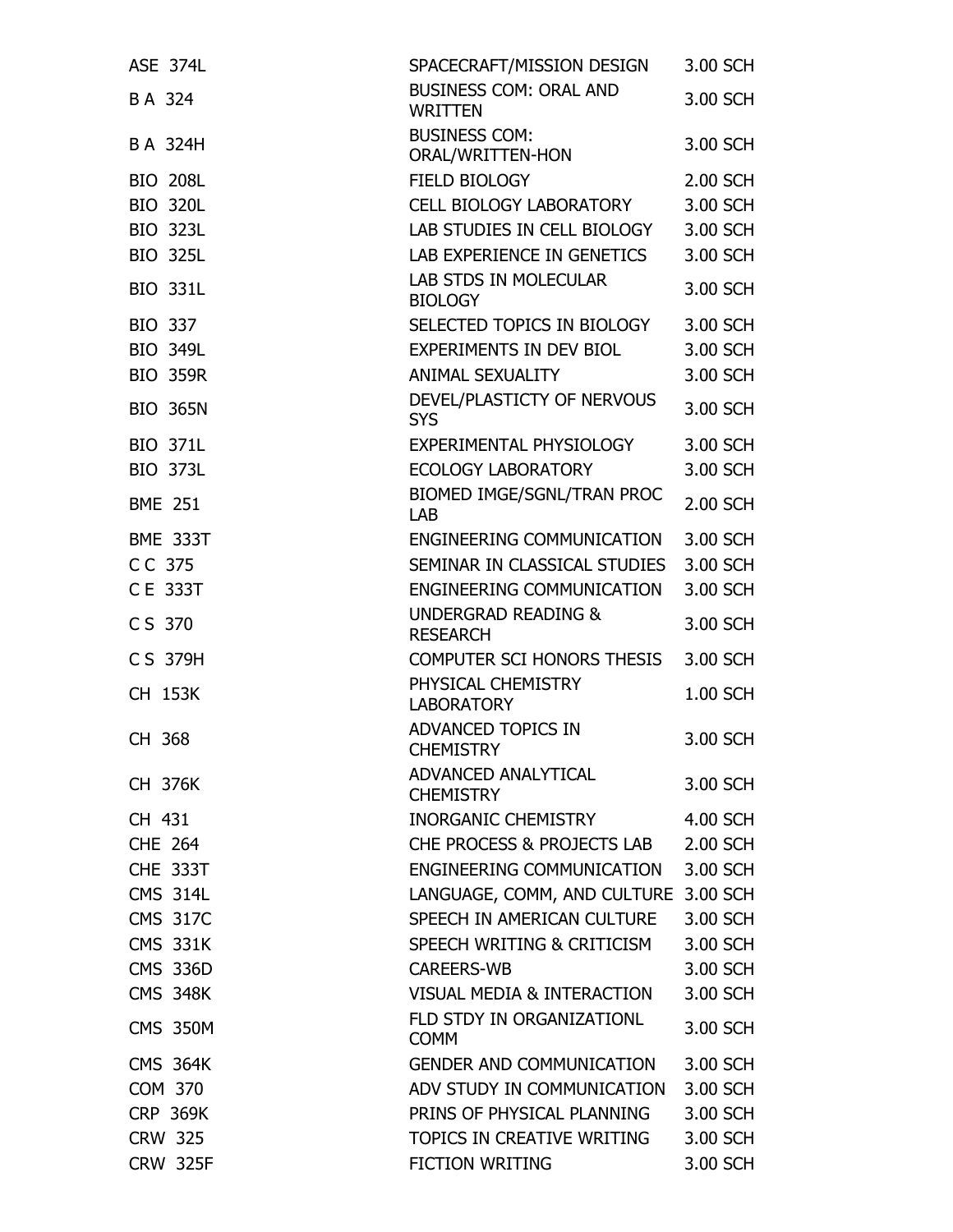| <b>CRW 325P</b> |                  | POETRY WRITING                                     | 3.00 SCH |            |
|-----------------|------------------|----------------------------------------------------|----------|------------|
| <b>CRW 340F</b> |                  | SHORT STORY WORKSHOP                               | 3.00 SCH |            |
| <b>CRW 340P</b> |                  | POETRY WORKSHOP                                    | 3.00 SCH |            |
| <b>CSD 367K</b> |                  | INTRO SPE/LAN DIS ASMT/TX<br><b>CHLD</b>           | 3.00 SCH |            |
| CSD 371         |                  | INTRO SPE/LAN DIS ASMT/TX<br><b>ADLT</b>           | 3.00 SCH |            |
| CTI 301         |                  | ANCIENT PHILOSPHY &<br><b>LITERATURE</b>           | 3.00 SCH |            |
| CTI 304         |                  | <b>WORLD RELIGIONS:</b><br>TRADTNS/TEXTS           | 3.00 SCH |            |
| <b>CZ 679HA</b> |                  | HONORS TUTORIAL COURSE                             | 3.00 SCH |            |
| <b>CZ 679HB</b> |                  | HONORS TUTORIAL COURSE                             | 3.00 SCH |            |
| <b>DES 313</b>  |                  | INTRO TO DESIGN HISTORY                            | 3.00 SCH |            |
| <b>DES 320</b>  |                  | DESIGN THEORY AND METHOD                           | 3.00 SCH |            |
| E 303C          |                  | WORLD LITERATURE PART I                            | 3.00 SCH | <b>New</b> |
| E 314J          |                  | LIT ACROSS THE CURRICULUM                          | 3.00 SCH |            |
| E 314L          |                  | INTRO TO LITERARY STUDIES                          | 3.00 SCH |            |
| E 314V          | <b>ENGL 2351</b> | <b>INTRO TO LITERATURE &amp;</b><br><b>CULTURE</b> | 3.00 SCH |            |
| E 349S          |                  | TOPICS ON MAJOR AUTHORS                            | 3.00 SCH |            |
| E 360R          |                  | LIT STUDIES FOR HS ENG TCHRS                       | 3.00 SCH |            |
| E 360S          |                  | LITERATURE AND GLOBAL<br><b>SOCIETY</b>            | 3.00 SCH |            |
| E 364T          |                  | <b>ENGLISH LANG &amp; SOCIAL</b><br><b>CONTEXT</b> | 3.00 SCH |            |
| E 376M          |                  | STDS AFRICAN & AFRICN AMER<br><b>LIT</b>           | 3.00 SCH |            |
| E 379R          |                  | UNDERGRADUATE SEMINAR                              | 3.00 SCH |            |
| E 679HB         |                  | HONORS TUTORIAL COURSE                             | 3.00 SCH |            |
| E E 333T        |                  | ENGINEERING COMMUNICATION 3.00 SCH                 |          |            |
| E E 364D        |                  | INTRO TO ENGINEERING DESIGN                        | 3.00 SCH |            |
| <b>ECO 351K</b> |                  | CURRENT ISS IN BUSINESS ECO                        | 3.00 SCH |            |
| <b>ECO 379H</b> |                  | HONORS TUTORIAL COURSE II                          | 3.00 SCH |            |
| <b>EDC 370E</b> |                  | ELEMENTARY SCHOOL SUBJECTS                         | 3.00 SCH |            |
| <b>EVS 331</b>  |                  | RSRCH METHODS FOR ENVIRO<br><b>SCI</b>             | 3.00 SCH |            |
| FC 339          |                  | DEVELOPMENT OF THE FRENCH<br><b>FILM</b>           | 3.00 SCH |            |
| <b>FIN 370</b>  |                  | INTEGRATIVE FINANCE                                | 3.00 SCH |            |
| FR 371L         |                  | ADV WRITTEN/ORAL<br><b>COMPOSITION</b>             | 3.00 SCH |            |
| FR 372          |                  | COMPARATIVE STYLISTICS                             | 3.00 SCH |            |
| GEO 354         |                  | PHYSICS OF EARTH                                   | 3.00 SCH |            |
| <b>GEO 379H</b> |                  | HONORS TUTORIAL                                    | 3.00 SCH |            |
| GK 365          |                  | SEMINAR IN GREEK                                   | 3.00 SCH |            |
| <b>GOV 370K</b> |                  | RACIAL AND ETHNIC POLITICS                         | 3.00 SCH |            |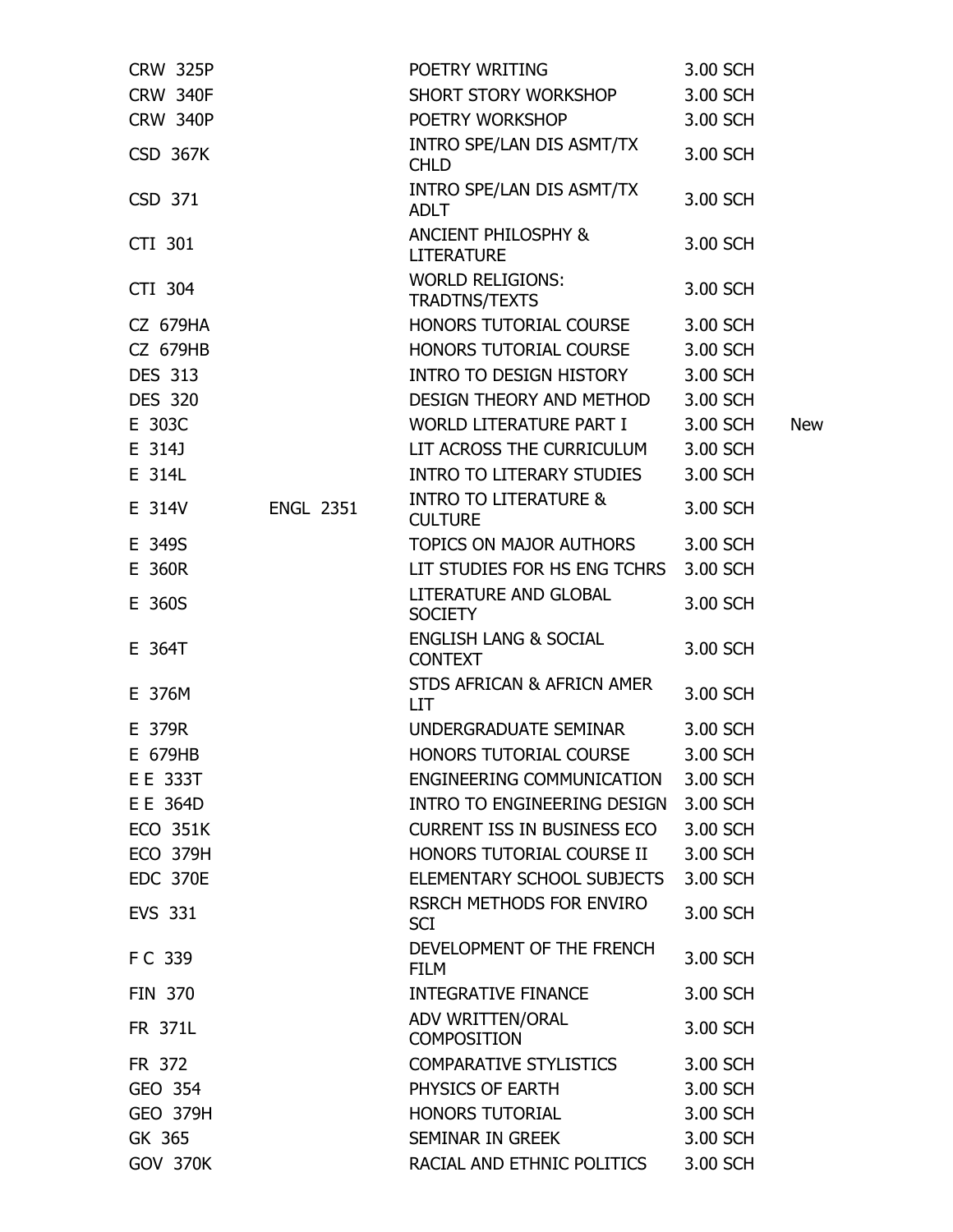| GOV 679HA        | HONORS TUTORIAL COURSE                              | 3.00 SCH |
|------------------|-----------------------------------------------------|----------|
| <b>GRG 331K</b>  | NATURE, SOCIETY, & ADAPTATN                         | 3.00 SCH |
| GRG 336          | <b>CONTEMPORARY CULTURAL GRG</b>                    | 3.00 SCH |
| <b>GRG 374</b>   | FRONTIERS IN GEOGRAPHY                              | 3.00 SCH |
| <b>HDF 313H</b>  | CHILD DEVELOPMENT: HONORS                           | 3.00 SCH |
| <b>HDF 343</b>   | HUMAN DEV MINORITY/IMMGRNT<br><b>FAM</b>            | 3.00 SCH |
| <b>HDF 345</b>   | PEER RELATIONSHIPS                                  | 3.00 SCH |
| <b>HDF 347</b>   | SOCIOECONMC PRBLMS OF<br><b>FAMILIES</b>            | 3.00 SCH |
| <b>HDF 351</b>   | <b>INFANT DEV &amp; ATTACH</b><br><b>RELATNSHPS</b> | 3.00 SCH |
| <b>HDF 358</b>   | PARENT-CHILD RELATIONSHIPS                          | 3.00 SCH |
| <b>HDF 362</b>   | CHILDREN AND PUBLIC POLICY                          | 3.00 SCH |
| <b>HDF 372K</b>  | <b>FAMILIES IN TRANSITION</b>                       | 3.00 SCH |
| <b>HDF 378L</b>  | THEORIES CHILD & FAMILY<br><b>DEVLPT</b>            | 3.00 SCH |
| HEB 679HB        | HONORS TUTORIAL COURSE                              | 3.00 SCH |
| <b>HED 335</b>   | THEORS OF SUBSTNC USE &<br><b>ABUSE</b>             | 3.00 SCH |
| <b>HED 352K</b>  | STUDIES IN HLTH-TOPICL<br><b>STUDIES</b>            | 3.00 SCH |
| <b>HIS 317N</b>  | <b>TOPICS IN HISTORY</b>                            | 3.00 SCH |
| <b>HIS 350L</b>  | UNDERGRAD SEMINAR IN<br><b>HISTORY</b>              | 3.00 SCH |
| HMN 679HB        | HONORS TUTORIAL COURSE                              | 3.00 SCH |
| <b>INF 304D</b>  | <b>INTRO TO INFORMATION</b><br><b>STUDIES</b>       | 3.00 SCH |
| <b>INF 304W</b>  | <b>INTRO TO INFORMATION</b><br><b>STUDIES</b>       | 3.00 SCH |
| IRG 378          | CAPSTONE RESEARCH IN IRG                            | 3.00 SCH |
| <b>IRG 678HB</b> | HONORS TUTORIAL COURSE                              | 3.00 SCH |
| ISL 679HB        | HONORS TUTORIAL COURSE                              | 3.00 SCH |
| <b>ITL 328</b>   | <b>COMPOSITION AND</b><br><b>CONVERSATION</b>       | 3.00 SCH |
| ITL 329          | ADV COMPOSITION &<br><b>CONVERSATION</b>            | 3.00 SCH |
| J 310F           | <b>REPORTING: WORDS</b>                             | 3.00 SCH |
| J 321F           | <b>REPORTING ON CITY &amp; COUNTY</b><br>GOV        | 3.00 SCH |
| J 324F           | <b>BUSINESS &amp; FINANCIAL</b><br><b>REPORTING</b> | 3.00 SCH |
| J 330F           | <b>TELEVISION</b><br>REPORTING/PRODUCING            | 3.00 SCH |
| J 335            | NARRATIVE JOURNALISM                                | 3.00 SCH |
| J 336G           | PROD SOC DOCS/TELEVISION<br><b>NEWS</b>             | 3.00 SCH |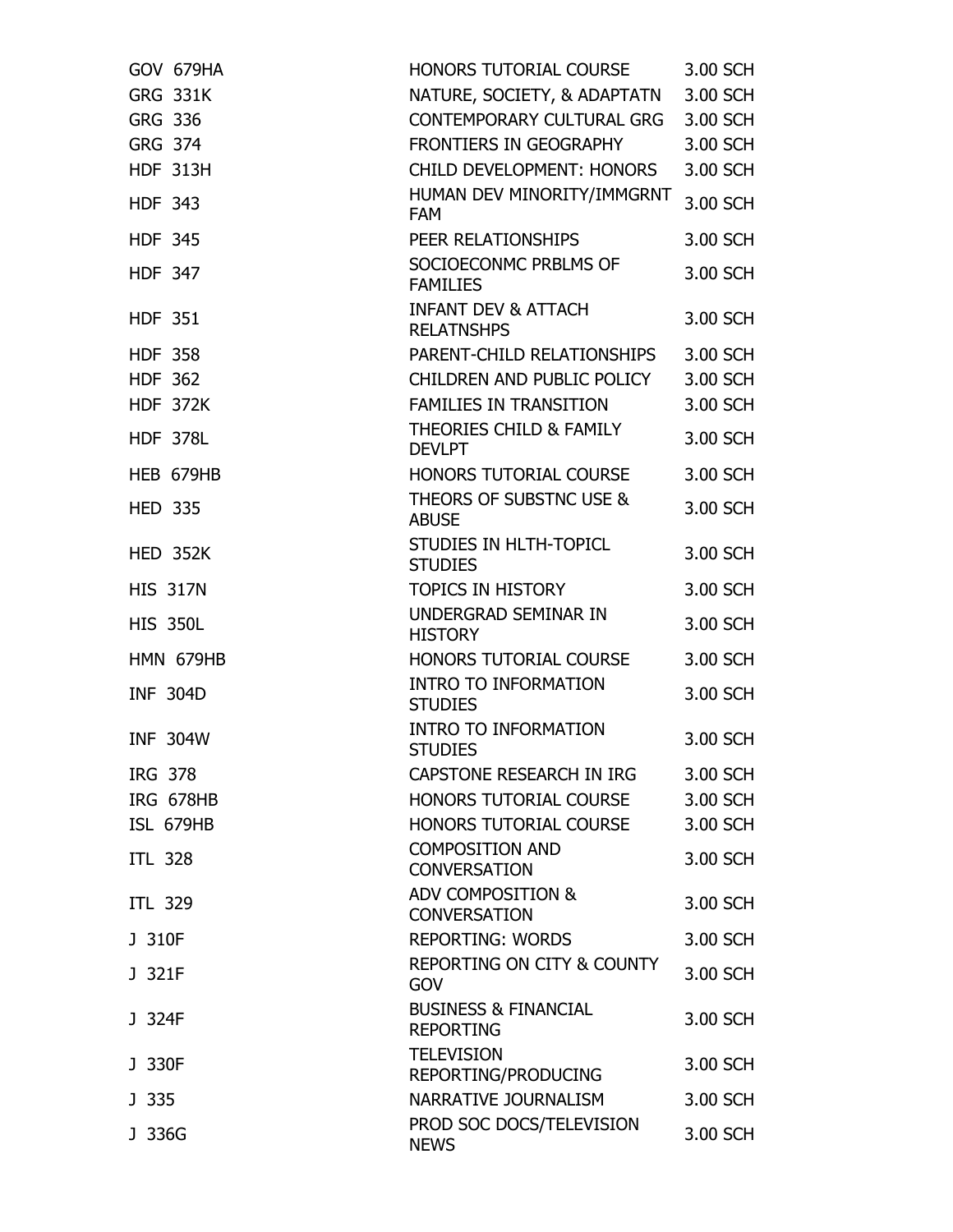| J 337F           | LONG-FORM FEATURE WRITING                           | 3.00 SCH |
|------------------|-----------------------------------------------------|----------|
| J 339F           | INVESTIGATIVE REPORTING                             | 3.00 SCH |
| J 361F           | <b>REPORTING TEXAS</b>                              | 3.00 SCH |
| J 362F           | <b>JOURNALISM PORTFOLIO</b>                         | 3.00 SCH |
| J 379            | JOURNALISM INDEPENDENT<br><b>STUDY</b>              | 3.00 SCH |
| <b>KIN 332</b>   | <b>TECHNIQUES FITNESS</b><br><b>LEADERSHIP</b>      | 3.00 SCH |
| <b>KIN 336</b>   | NEUROMUSCULAR CONTROL                               | 3.00 SCH |
| <b>KIN 346</b>   | <b>ATHLETIC TRAINING PROG</b><br><b>ADMIN</b>       | 3.00 SCH |
| <b>KIN 349</b>   | <b>HISTORY OF SPORT &amp; PHYS</b><br><b>ACTVTY</b> | 3.00 SCH |
| <b>KIN 351</b>   | PHIL OF SPORT & PHYS ACTIVITY                       | 3.00 SCH |
| <b>KIN 352K</b>  | STDS HUM MVMT-TOPICAL<br><b>STUDIES</b>             | 3.00 SCH |
| LAH 305          | LIBERL ARTS FRESHMAN HNRS<br><b>SMNR</b>            | 3.00 SCH |
| <b>LAH 679TB</b> | <b>HONORS THESIS</b>                                | 3.00 SCH |
| LAT 365          | <b>SEMINAR IN LATIN</b>                             | 3.00 SCH |
| <b>LIN 679HB</b> | HONORS TUTORIAL COURSE                              | 3.00 SCH |
| M E 266K         | MECHANICAL ENG DESIGN<br><b>PROJECT</b>             | 2.00 SCH |
| M E 333T         | ENGINEERING COMMUNICATION                           | 3.00 SCH |
| ME 366J          | MECH ENGR DSGN<br><b>METHODOLOGY</b>                | 3.00 SCH |
| <b>MAN 374</b>   | <b>GENERAL MANAGEMENT &amp;</b><br><b>STRATEGY</b>  | 3.00 SCH |
| <b>MAN 374H</b>  | <b>GENERAL MGMT &amp; STRATEGY</b><br><b>HON</b>    | 3.00 SCH |
| <b>MBU 339M</b>  | <b>INTRO MUSIC BUSN &amp;</b><br><b>ENTREPRNSHP</b> | 3.00 SCH |
| MES 679HB        | <b>HONORS TUTORIAL COURSE</b>                       | 3.00 SCH |
| MIS 375          | STRATEGIC INFO TECHNOLOGY<br><b>MGMT</b>            | 3.00 SCH |
| <b>MKT 370</b>   | MARKETING POLICIES                                  | 3.00 SCH |
| <b>MNS 152L</b>  | PRINCIPLES OF MNS: LAB STUDIES 1.00 SCH             |          |
| <b>MNS 348</b>   | TRAINING CRUISE(S)                                  | 3.00 SCH |
| <b>MNS 352D</b>  | <b>MARINE BOTANY</b>                                | 3.00 SCH |
| <b>MUS 313M</b>  | <b>HISTORY OF MUSIC I</b>                           | 3.00 SCH |
| N 278            | SYNTHESIS OF NURSING<br><b>KNOWLEDGE</b>            | 2.00 SCH |
| N 321            | ETHICS OF HEALTHCARE                                | 3.00 SCH |
| N 321H           | ETHICS OF HEALTH CARE:<br><b>HONORS</b>             | 3.00 SCH |
| N 322            | TRANSITION TO PROFESSIONAL<br><b>NUR</b>            | 3.00 SCH |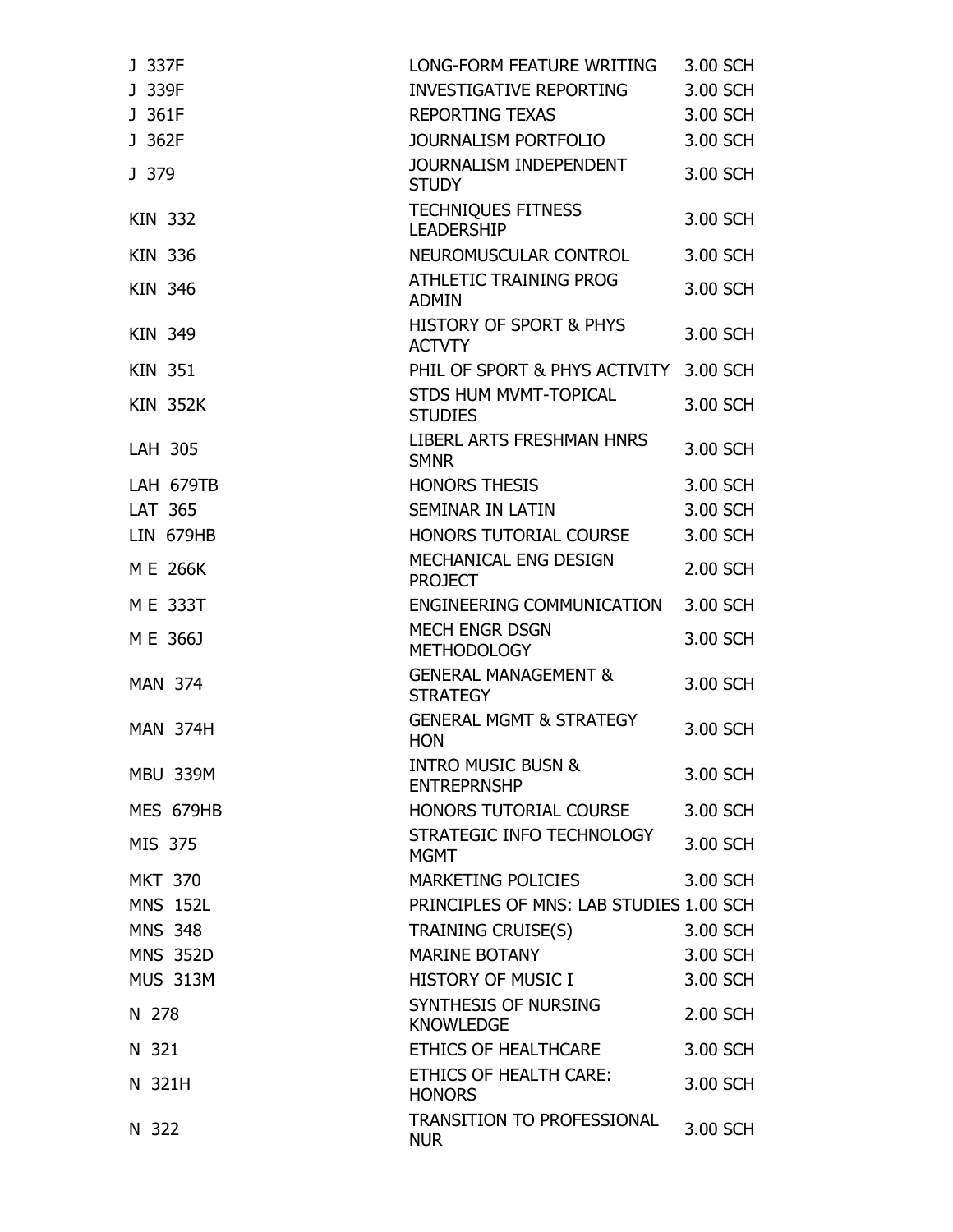| N 375P           |                  | PUBLIC HEALTH NURSING<br><b>PRACTCUM</b>           | 3.00 SCH |
|------------------|------------------|----------------------------------------------------|----------|
| <b>NEU 366L</b>  |                  | NEUROIMAGING LABORATORY                            | 3.00 SCH |
| <b>NSC 371</b>   |                  | CAPSTONE THESIS SEMINAR                            | 3.00 SCH |
| <b>NTR 324</b>   |                  | ADVANCED FOOD SCIENCE                              | 3.00 SCH |
| <b>NTR 338H</b>  |                  | ISS IN NTRTN & HLTH: HNRS                          | 3.00 SCH |
| <b>NTR 338W</b>  |                  | <b>ISSUES IN NUTRITION AND</b><br><b>HEALTH</b>    | 3.00 SCH |
| O M 337          |                  | SPECIAL TOPICS OPERATIONS<br><b>MGMT</b>           | 3.00 SCH |
| PR 317           |                  | <b>WRITING FOR PUBLIC RELATIONS</b>                | 3.00 SCH |
| PR 348           |                  | PUBLIC RELATIONS TECHNIQUES                        | 3.00 SCH |
| <b>PGE 333T</b>  |                  | ENGINEERING COMMUNICATION                          | 3.00 SCH |
| <b>PGE 373L</b>  |                  | GEOSYS ENGR DESIGN AND ANLY                        | 3.00 SCH |
| <b>PGE 424</b>   |                  | <b>PETROPHYSICS</b>                                | 4.00 SCH |
| <b>PHL 321K</b>  |                  | THEORY OF KNOWLEDGE                                | 3.00 SCH |
| <b>PHL 323K</b>  |                  | <b>METAPHYSICS</b>                                 | 3.00 SCH |
| <b>PHL 325K</b>  |                  | ETHICAL THEORIES                                   | 3.00 SCH |
| <b>PHL 375M</b>  |                  | <b>MAJOR SEMINAR</b>                               | 3.00 SCH |
| <b>PHR 161H</b>  |                  | PROF DEVELPMNT CONVOCATION<br>III                  | 1.00 SCH |
| <b>PHR 192H</b>  |                  | PROF DEVELPMNT CONVOCATION<br>VI                   | 1.00 SCH |
| <b>PHR 242DB</b> |                  | <b>INTRODUCTION TO PATIENT</b><br><b>CARE</b>      | 1.00 SCH |
| <b>PHR 350K</b>  |                  | DRUGS IN OUR SOCIETY                               | 3.00 SCH |
| <b>PHY 341</b>   |                  | SELECTED TOPICS IN PHYSICS                         | 3.00 SCH |
| <b>PHY 353L</b>  |                  | MODERN PHYSICS LABORATORY                          | 3.00 SCH |
| <b>PHY 379H</b>  |                  | HONORS TUTORIAL COURSE                             | 3.00 SCH |
| <b>PHY 474</b>   |                  | ADVANCED LABORATORY I                              | 4.00 SCH |
| PRS 679HB        |                  | <b>HONORS TUTORIAL COURSE</b>                      | 3.00 SCH |
| <b>PSY 333F</b>  |                  | <b>FANTASY AND REALITY</b>                         | 3.00 SCH |
| <b>PSY 379H</b>  |                  | HONORS RESEARCH II                                 | 3.00 SCH |
| <b>PSY 418</b>   |                  | STATISTICS AND RESEARCH<br><b>DESIGN</b>           | 4.00 SCH |
| <b>PSY 458</b>   |                  | EXPERIMENTAL PSYCHOLOGY                            | 4.00 SCH |
| R S 375S         |                  | ADVANCED SEMINARS IN R S                           | 3.00 SCH |
| <b>R S 679HB</b> |                  | <b>HONORS TUTORIAL COURSE</b>                      | 3.00 SCH |
| REE 679HA        |                  | HONORS TUTORIAL COURSE                             | 3.00 SCH |
| REE 679HB        |                  | HONORS TUTORIAL COURSE                             | 3.00 SCH |
| <b>RHE 306</b>   | <b>ENGL 1301</b> | RHETORIC AND WRITING                               | 3.00 SCH |
| <b>RHE 306Q</b>  | <b>ENGL 1306</b> | RHE FOR NONNATIVE SPKRS OF<br><b>ENG</b>           | 3.00 SCH |
| <b>RHE 309K</b>  | <b>ENGL 1302</b> | <b>TOPICS IN WRITING</b>                           | 3.00 SCH |
| <b>RHE 309S</b>  |                  | <b>CRTCL READNG &amp; PERSUASV</b><br><b>WRTNG</b> | 3.00 SCH |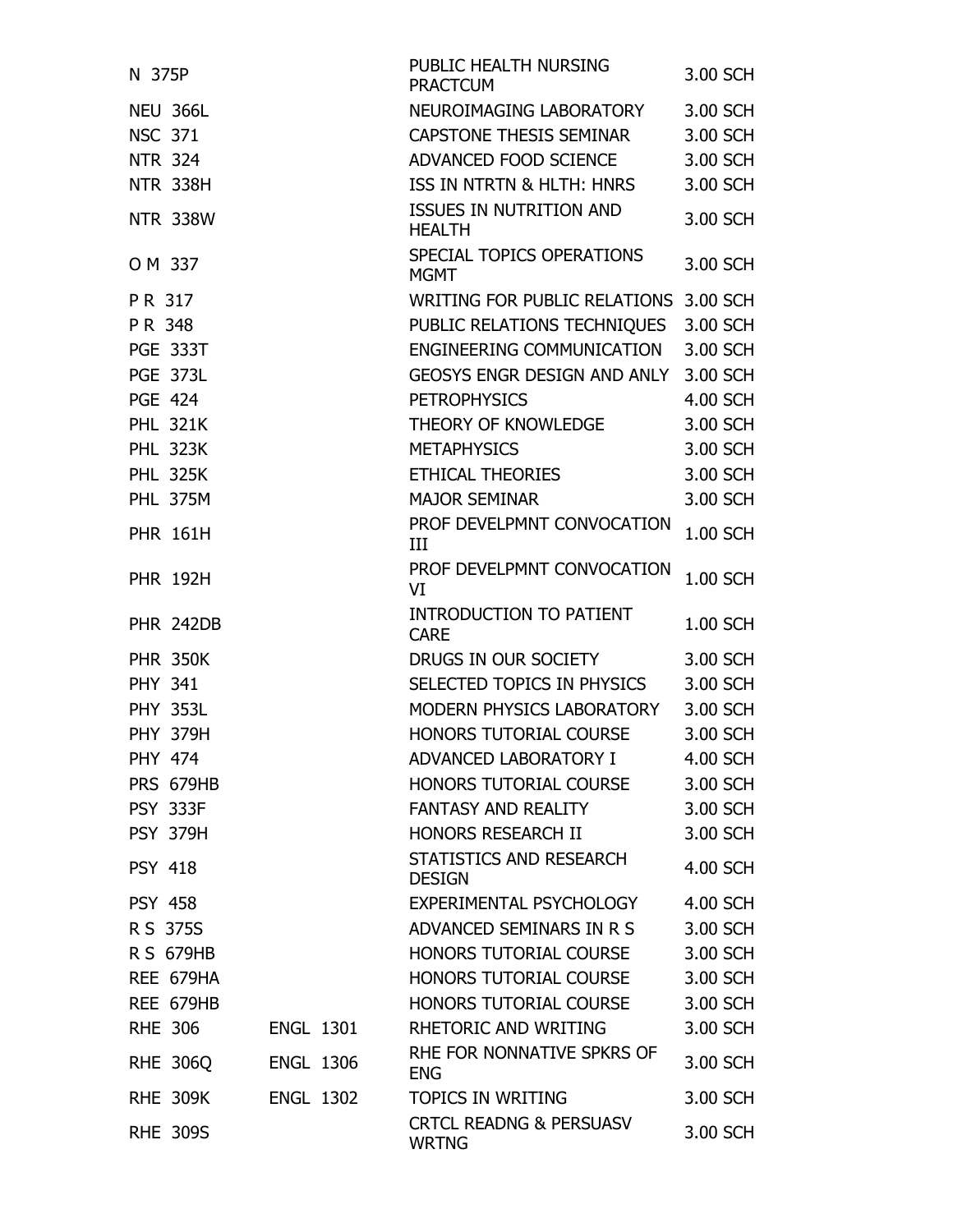| <b>RHE 310</b> |                  | INTERMED EXPOSITORY WRITING 3.00 SCH     |          |            |
|----------------|------------------|------------------------------------------|----------|------------|
| <b>RHE 312</b> |                  | WRITING DIGITAL<br><b>ENVIRONMENTS</b>   | 3.00 SCH |            |
| <b>RHE 315</b> |                  | INTRO TO VISUAL RHETORIC 3.00 SCH        |          |            |
| <b>RHE 321</b> |                  | PRINCIPLES OF RHETORIC                   | 3.00 SCH |            |
|                | <b>RHE 325M</b>  | ADVANCED WRITING                         | 3.00 SCH |            |
| <b>RHE 328</b> |                  | TPCS PROF & TECH WRIT L A<br><b>MAJS</b> | 3.00 SCH |            |
|                | <b>RHE 330C</b>  | ADV STDS IN DIGITAL RHETORIC 3.00 SCH    |          |            |
|                | <b>RHE 330D</b>  | HISTORY OF RHETORIC                      | 3.00 SCH |            |
|                | <b>RHE 330E</b>  | RHETORICAL THEORY AND<br><b>ANALYSIS</b> | 3.00 SCH |            |
|                | <b>RHE 360M</b>  | RHE FOR TEACHERS OF ENGLISH              | 3.00 SCH |            |
|                | <b>RHE 368C</b>  | WRITING CENTER INTERNSHIP                | 3.00 SCH |            |
|                | <b>RHE 379C</b>  | ADVANCED TOPICS IN RHE                   | 3.00 SCH |            |
|                | <b>RTF 312C</b>  | INTRO TO GLOBAL MEDIA                    | 3.00 SCH |            |
| <b>RTF 333</b> |                  | INTRODUCTION TO<br><b>SCREENWRITING</b>  | 3.00 SCH |            |
|                | <b>RTF 359S</b>  | STUDIES IN MEDIA & CULTURE 3.00 SCH      |          |            |
| <b>RTF 369</b> |                  | ADVANCED SCREENWRITING                   | 3.00 SCH |            |
|                | RUS 679HA        | HONORS TUTORIAL COURSE                   | 3.00 SCH |            |
|                | RUS 679HB        | HONORS TUTORIAL COURSE                   | 3.00 SCH |            |
|                | S W 323K         | S W PROG, POL & ISSUES                   | 3.00 SCH |            |
| S W 327        |                  | HUMAN BEHAV & SOCIAL ENVIR               | 3.00 SCH |            |
| <b>SED 332</b> |                  | FIELD EXPERIENCE IN SPECIAL ED 3.00 SCH  |          |            |
|                | <b>SOC 317M</b>  | INTRODUCTN TO SOCIAL<br><b>RESEARCH</b>  | 3.00 SCH |            |
|                | SOC 679HB        | HONORS TUTORIAL COURSE                   | 3.00 SCH |            |
|                | <b>SPN 327W</b>  | ADV GRAMMAR & COMPOSITION<br>II          | 3.00 SCH |            |
| T C 302        |                  | FIRST-YR SIGNTR CRSE: PLAN II            | 3.00 SCH |            |
| T C 303C       |                  | WORLD LITERATURE PART I                  | 3.00 SCH | <b>New</b> |
|                | <b>TC 660HB</b>  | <b>THESIS COURSE</b>                     | 3.00 SCH |            |
| TD 311         |                  | LANGUAGES OF THE STAGE                   | 3.00 SCH |            |
|                | TD 317N          | <b>DANCE HISTORY II</b>                  | 3.00 SCH |            |
|                | TD 326D          | THTR STUDIES YOUNG<br><b>AUDIENCES</b>   | 3.00 SCH |            |
|                | <b>TUR 679HB</b> | HONORS TUTORIAL COURSE                   | 3.00 SCH |            |
|                | <b>TXA 352D</b>  | FIELD EXPER IN APPAREL DESIGN            | 3.00 SCH |            |
|                | <b>TXA 355P</b>  | PROBS IN RETAIL<br><b>MERCHANDISING</b>  | 3.00 SCH |            |
| <b>URB 315</b> |                  | URBAN STUDIES RESEARCH<br><b>METHODS</b> | 3.00 SCH |            |
| <b>VAS 330</b> |                  | INTRO TO VISUAL ART STUDIES              | 3.00 SCH |            |
|                | <b>WGS 345</b>   | TPCS IN WMN'S & GENDER<br><b>STUDIES</b> | 3.00 SCH |            |
|                | <b>WGS 350</b>   | FEMINIST THEORY                          | 3.00 SCH |            |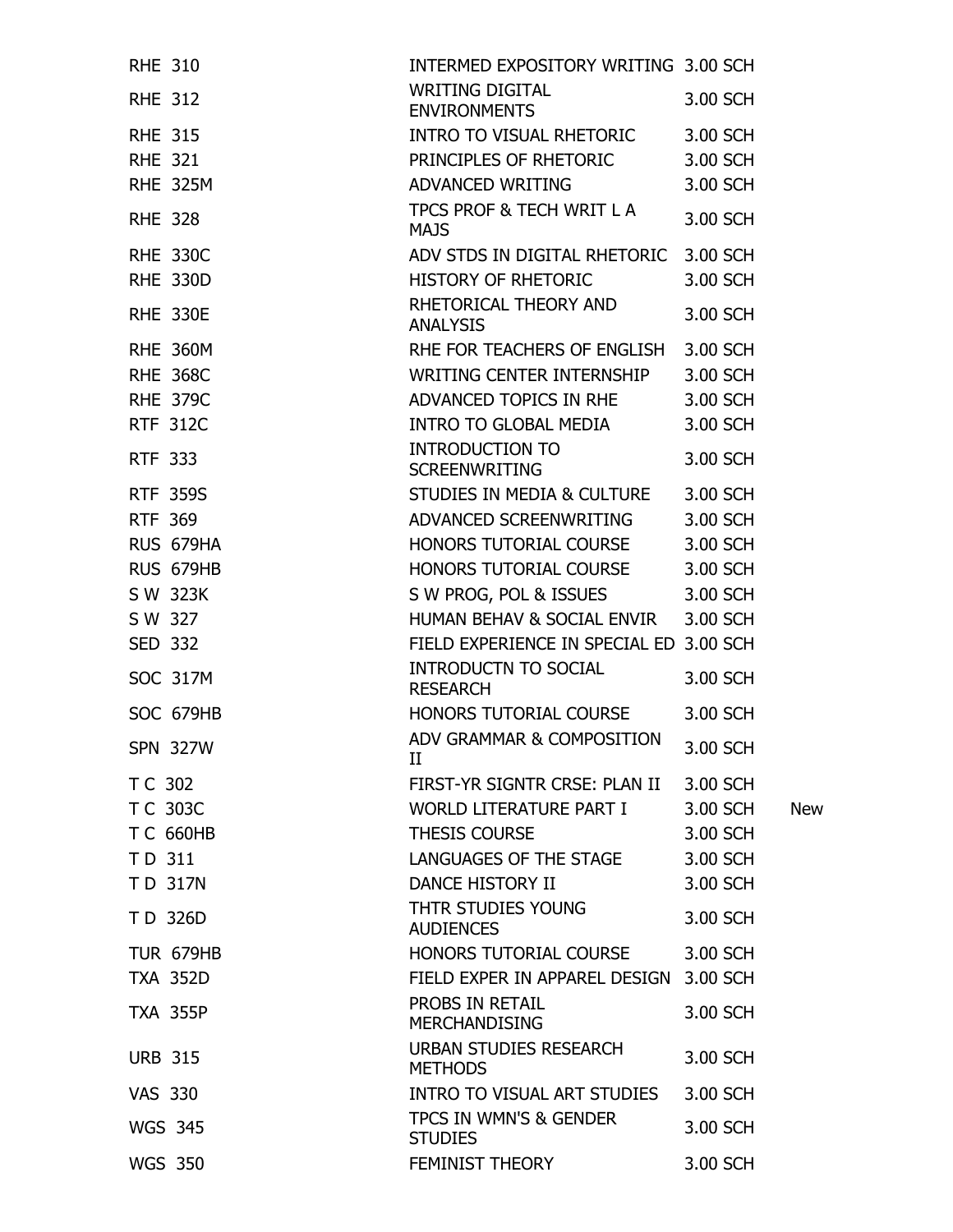| <b>WGS 356</b>                 |                  | <b>INTRO TO FEMINIST RSRCH</b><br><b>MTHODS</b> | 3.00 SCH |            |
|--------------------------------|------------------|-------------------------------------------------|----------|------------|
| <b>WGS 379S</b>                |                  | SENIOR SEMINAR                                  | 3.00 SCH |            |
| <b>020 Mathematics</b>         |                  |                                                 |          |            |
| AFR 302M                       |                  | <b>NUMBERING RACE</b>                           | 3.00 SCH |            |
| <b>EDP 371</b>                 |                  | <b>INTRO TO STATISTICS</b>                      | 3.00 SCH | <b>New</b> |
| M 302                          | <b>MATH 1332</b> | <b>INTRODUCTION TO</b><br><b>MATHEMATICS</b>    | 3.00 SCH |            |
| M 305G                         | <b>MATH 2312</b> | PREPARATION FOR CALCULUS                        | 3.00 SCH |            |
| M 310P                         |                  | MODERN MATHEMATICS: PLAN II                     | 3.00 SCH |            |
| M 316                          | <b>MATH 2342</b> | ELEMENTARY STATISTICAL<br><b>METHODS</b>        | 3.00 SCH |            |
| M 408C                         | <b>MATH 2417</b> | DIFFERENTL & INTEGRL<br><b>CALCULUS</b>         | 4.00 SCH |            |
| M 408K                         | <b>MATH 2413</b> | DIFFERENTIAL CALCULUS                           | 4.00 SCH |            |
| M 408N                         |                  | DIFFERENTIAL CALCULUS FOR<br><b>SCI</b>         | 4.00 SCH |            |
| M 408R                         |                  | DIFFEREN/INTEGRAL CALC FOR<br><b>SCI</b>        | 4.00 SCH |            |
| SDS 302                        |                  | DATA ANLY FOR HEALTH<br><b>SCIENCES</b>         | 3.00 SCH |            |
| SDS 303                        |                  | STATISTICS IN EXPERMENTL<br><b>RSCH</b>         | 3.00 SCH |            |
| SDS 304                        |                  | STATISTICS IN HEALTH CARE                       | 3.00 SCH |            |
| SDS 305                        |                  | STATISTICS IN POLICY DESIGN                     | 3.00 SCH |            |
| SDS 306                        |                  | STATISTICS IN MARKET ANALYSIS 3.00 SCH          |          |            |
| <b>SDS 328M</b>                |                  | <b>BIOSTATISTICS</b>                            | 3.00 SCH |            |
| 030 Life and Physical Sciences |                  |                                                 |          |            |
| AST 301                        | <b>ASTR 1303</b> | INTRODUCTION TO ASTRONOMY                       | 3.00 SCH |            |
| AST 307                        |                  | <b>INTRODUCTORY ASTRONOMY</b>                   | 3.00 SCH |            |
| <b>AST 309C</b>                |                  | BIRTH OF STARS AND PLANETS                      | 3.00 SCH | <b>New</b> |
| AST 309G                       |                  | POP ASTRO NONSCIENCE STDNTS                     | 3.00 SCH |            |
| <b>AST 309L</b>                |                  | <b>SEARCH FOR EXTRATERRESTRL</b><br><b>LIFE</b> | 3.00 SCH |            |
| <b>AST 309N</b>                |                  | LIVES AND DEATHS OF STARS                       | 3.00 SCH |            |
| <b>AST 309R</b>                |                  | GALAXIES/QUASARS/THE<br><b>UNIVERSE</b>         | 3.00 SCH |            |
| <b>AST 309S</b>                |                  | THE SOLAR SYSTEM                                | 3.00 SCH |            |
| <b>BIO 301D</b>                |                  | <b>BIO FOR BUSINESS/LAW/LIB</b><br><b>ARTS</b>  | 3.00 SCH |            |
| <b>BIO 301E</b>                |                  | PROBLEMS IN MODERN BIOLOGY                      | 3.00 SCH |            |
| <b>BIO 301G</b>                |                  | <b>GENETICS IN THE 21ST CENTURY</b>             | 3.00 SCH | <b>New</b> |
| <b>BIO 301L</b>                | <b>BIOL 1308</b> | MOLECULES TO ORGANISMS                          | 3.00 SCH |            |
| <b>BIO 301M</b>                | <b>BIOL 1309</b> | ECOLOGY, EVOLUTION, &<br><b>SOCIETY</b>         | 3.00 SCH |            |
| <b>BIO 305F</b>                |                  | <b>HOW PLANTS SENSE/RESP</b><br><b>STIMULI</b>  | 3.00 SCH | <b>New</b> |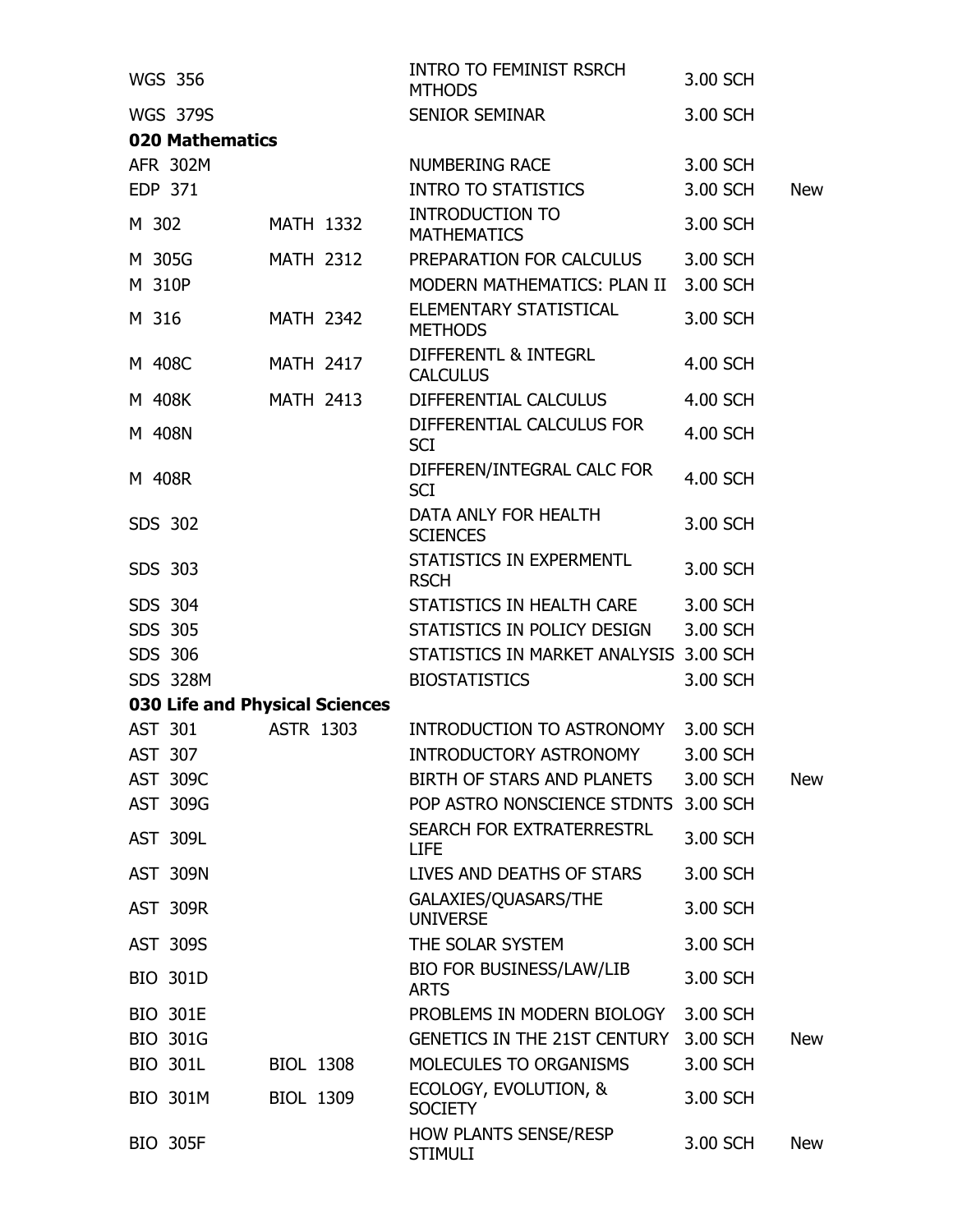| <b>BIO 309D</b> |                  | THE HUMAN BODY                                      | 3.00 SCH | <b>New</b> |
|-----------------|------------------|-----------------------------------------------------|----------|------------|
| <b>BIO 311C</b> | <b>BIOL 1306</b> | INTRODUCTORY BIOLOGY I                              | 3.00 SCH |            |
| <b>BIO 311D</b> | BIOL 1307        | INTRODUCTORY BIOLOGY II                             | 3.00 SCH |            |
| <b>BIO 315H</b> |                  | ADV INTRO TO GENETICS:<br><b>HONORS</b>             | 3.00 SCH |            |
| <b>BIO 325H</b> |                  | <b>GENETICS: HONORS</b>                             | 3.00 SCH |            |
| <b>BIO 326M</b> |                  | <b>INTRO MEDICAL MIC &amp;</b><br><b>IMMUNOLOGY</b> | 3.00 SCH |            |
| <b>BIO 365S</b> |                  | HUMAN SYSTEMS PHYSIOLOGY                            | 3.00 SCH |            |
| <b>BIO 446L</b> |                  | HUMAN MICROSCOPIC/GROSS<br><b>ANATMY</b>            | 4.00 SCH |            |
| CH 301          | <b>CHEM 1311</b> | PRINCIPLES OF CHEMISTRY I                           | 3.00 SCH |            |
| CH 301H         |                  | PRINCIPLES OF CHEM I: HONORS                        | 3.00 SCH |            |
| CH 302          | <b>CHEM 1312</b> | PRINCIPLES OF CHEMISTRY II                          | 3.00 SCH |            |
| CH 302H         |                  | PRINCIPLES OF CHEM II: HONORS 3.00 SCH              |          |            |
| CH 304K         |                  | CHEMISTRY IN CONTEXT I                              | 3.00 SCH |            |
| CH 305          |                  | CHEMISTRY IN CONTEXT II                             | 3.00 SCH |            |
| GEO 302C        |                  | CLIMATE: PAST, PRESENT,<br><b>FUTURE</b>            | 3.00 SCH |            |
| GEO 302D        |                  | AGE OF DINOSAURS                                    | 3.00 SCH |            |
| GEO 302E        |                  | EARTH, WIND, AND FIRE                               | 3.00 SCH |            |
| <b>GEO 302M</b> |                  | THE AGE OF MAMMALS                                  | 3.00 SCH |            |
| <b>GEO 302P</b> |                  | SUSTAINING A PLANET                                 | 3.00 SCH |            |
| GEO 303         |                  | INTRODUCTION TO GEOLOGY                             | 3.00 SCH |            |
| GEO 303C        |                  | INTRO TO THE SOLAR SYSTEM                           | 3.00 SCH |            |
| GEO 401         | GEOL 1403        | PHYSICAL GEOLOGY                                    | 4.00 SCH |            |
| GEO 405         | <b>GEOL 1404</b> | LIFE THROUGH TIME                                   | 4.00 SCH |            |
| <b>MNS 307</b>  |                  | <b>INTRODUCTION TO</b><br><b>OCEANOGRAPHY</b>       | 3.00 SCH |            |
| <b>MNS 308</b>  |                  | HUMANS AND A CHANGING<br><b>OCEAN</b>               | 3.00 SCH |            |
| <b>NSC 306J</b> |                  | HANDS-ON SCIENCE I                                  | 3.00 SCH |            |
| <b>NSC 306K</b> |                  | HANDS-ON SCIENCE II                                 | 3.00 SCH |            |
| <b>NSC 306L</b> |                  | HANDS-ON SCIENCE III                                | 3.00 SCH |            |
| <b>NSC 306M</b> |                  | HANDS-ON SCIENCE IV                                 | 3.00 SCH |            |
| PS 303          |                  | INTRO P S I: MECHANICS & HEAT 3.00 SCH              |          |            |
| PS 304          |                  | INTRO P S II-ELECT/LIGHT/OPTCS 3.00 SCH             |          |            |
| <b>PHY 301</b>  |                  | <b>MECHANICS</b>                                    | 3.00 SCH |            |
| <b>PHY 302K</b> | <b>PHYS 1301</b> | <b>GEN PHY TCH CRS</b><br>MECH/HEAT/SND             | 3.00 SCH |            |
| <b>PHY 302L</b> | <b>PHYS 1302</b> | <b>GEN PHY TCH CRS</b><br>ELEC/LGHT/NUC             | 3.00 SCH |            |
| <b>PHY 303K</b> | <b>PHYS 2325</b> | ENGINEERING PHYSICS I                               | 3.00 SCH |            |
| <b>PHY 303L</b> | <b>PHYS 2326</b> | ENGINEERING PHYSICS II                              | 3.00 SCH |            |
| <b>PHY 309K</b> | <b>PHYS 1305</b> | ELEM PHY FOR NONTECH<br><b>STUDENTS</b>             | 3.00 SCH |            |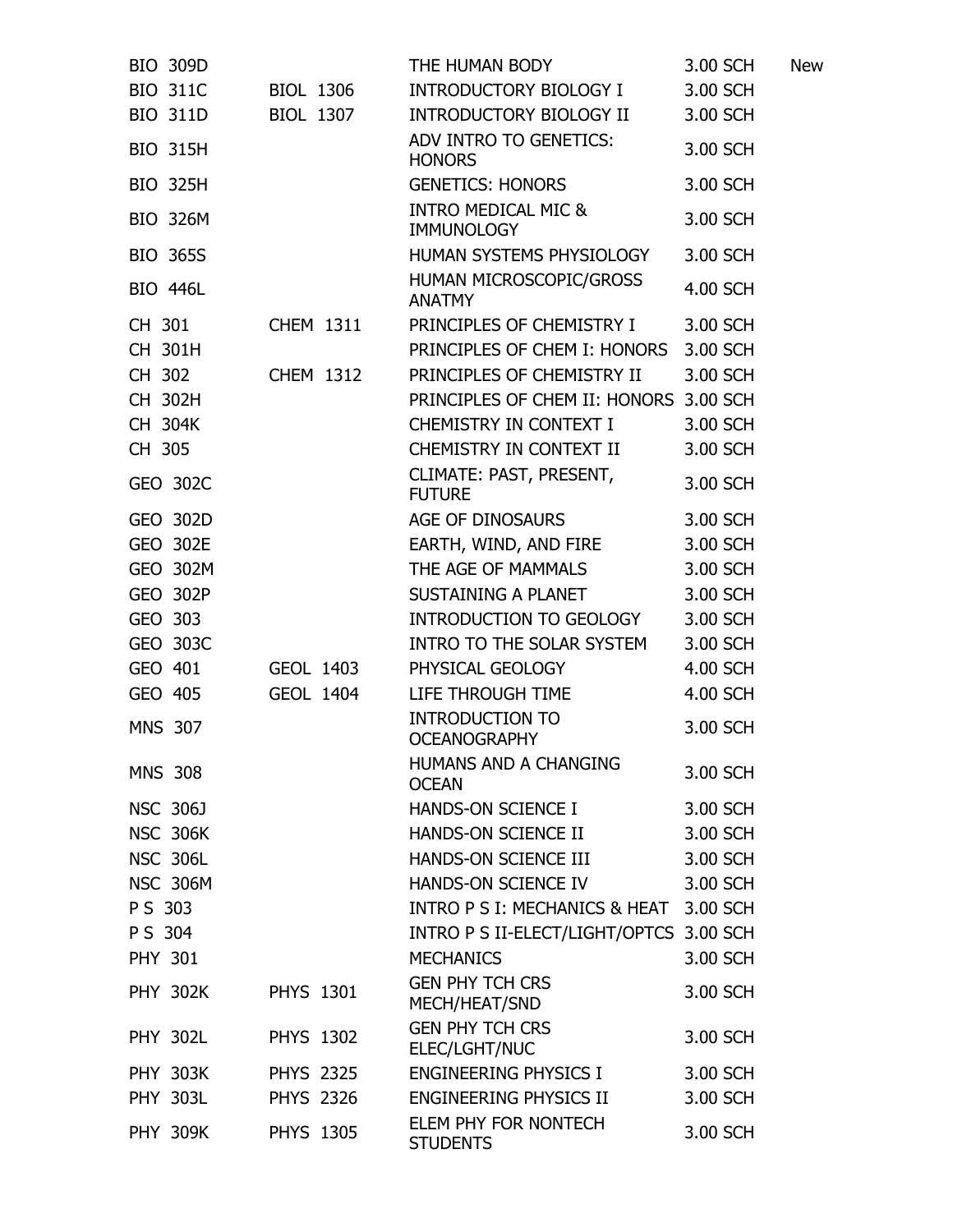| <b>PHY 309L</b>          | <b>PHYS 1307</b>                     | ELEM PHY FOR NONTECH<br><b>STUDENTS</b>            | 3.00 SCH |            |
|--------------------------|--------------------------------------|----------------------------------------------------|----------|------------|
| <b>PHY 316</b>           |                                      | ELECTRICITY AND MAGNETISM                          | 3.00 SCH |            |
| <b>PHY 317K</b>          |                                      | <b>GENERAL PHYSICS I</b>                           | 3.00 SCH |            |
| <b>PHY 317L</b>          |                                      | <b>GENERAL PHYSICS II</b>                          | 3.00 SCH |            |
| <b>PHY 321</b>           |                                      | MODERN PHYSICS: PLAN II                            | 3.00 SCH |            |
|                          | 040 Language, Philosophy and Culture |                                                    |          |            |
| E 303D                   |                                      | WORLD LITERATURE PART II                           | 3.00 SCH | <b>New</b> |
| E 316L                   | <b>ENGL 2321</b>                     | <b>BRITISH LITERATURE</b>                          | 3.00 SCH |            |
| E 316M                   | <b>ENGL 2326</b>                     | AMERICAN LITERATURE                                | 3.00 SCH |            |
| E 316N                   | <b>ENGL 2331</b>                     | <b>WORLD LITERATURE</b>                            | 3.00 SCH |            |
| E 316P                   |                                      | MASTERWORKS OF LITERATURE                          | 3.00 SCH |            |
| T C 303D                 |                                      | WORLD LITERATURE PART II                           | 3.00 SCH | <b>New</b> |
| <b>050 Creative Arts</b> |                                      |                                                    |          |            |
| <b>AET 304</b>           |                                      | FNDTNS OF ART/ENTERTAIN<br><b>TECH</b>             | 3.00 SCH | <b>New</b> |
| <b>AFR 311C</b>          |                                      | PERFORM/FEMIN/SOC CHANGE                           | 3.00 SCH |            |
| <b>AFR 356C</b>          |                                      | AFR AMER THT HIST,<br><b>PRECOL-1950</b>           | 3.00 SCH |            |
| <b>AFR 356D</b>          |                                      | AFR AMER THT HIST, 1950-PRES                       | 3.00 SCH |            |
| <b>AFR 356E</b>          |                                      | <b>BLACK WOMEN AND DANCE</b>                       | 3.00 SCH |            |
| AMS 330                  |                                      | MDRNSM IN AMERCN DESIGN &<br><b>ARCH</b>           | 3.00 SCH |            |
| <b>ARC 308</b>           | <b>ARCH 1311</b>                     | ARCHITECTURE AND SOCIETY                           | 3.00 SCH |            |
| <b>ARC 309W</b>          |                                      | FRANK LLOYD WRIGHT: ORG<br><b>ARCH</b>             | 3.00 SCH |            |
| <b>ARC 318K</b>          | <b>ARCH 1301</b>                     | WORLD ARC: ORIGINS TO 1750                         | 3.00 SCH |            |
| <b>ARC 318L</b>          | <b>ARCH 1302</b>                     | <b>WRLD ARC: INDTRL REV TO</b><br><b>PRSNT</b>     | 3.00 SCH |            |
| <b>ARC 342C</b>          |                                      | <b>MEX ARCH:</b><br>PRE-COLUMB-CONTEMP             | 3.00 SCH |            |
| ARH 301                  | ARTS 1301                            | INTRO TO THE VISUAL ARTS                           | 3.00 SCH |            |
| ARH 302                  | ARTS 1303                            | SURVEY ANCIENT-MEDIEVAL ART                        | 3.00 SCH |            |
| ARH 303                  | <b>ARTS 1304</b>                     | SURVEY RENAISSANCE-MODERN<br>ART                   | 3.00 SCH |            |
| <b>ARH 325</b>           |                                      | ART/ARCHEO ANCIENT NEAR<br><b>EAST</b>             | 3.00 SCH |            |
| <b>ARH 327N</b>          |                                      | ART/POLITICS IMPERIAL ROME                         | 3.00 SCH |            |
| <b>ARH 327R</b>          |                                      | ART IN LIVES ORDINARY ROMANS 3.00 SCH              |          |            |
| <b>ARH 327S</b>          |                                      | ART/POLITICS REPUBLICAN ROME 3.00 SCH              |          |            |
| ARH 328J                 |                                      | ARTS OF ISLAM, 650-1500                            | 3.00 SCH |            |
| ARH 329J                 |                                      | <b>BYZANTINE ART</b>                               | 3.00 SCH |            |
| <b>ARH 329N</b>          |                                      | ART AND ARCH OF LATE<br><b>ANTIQUITY</b>           | 3.00 SCH |            |
| <b>ARH 329R</b>          |                                      | <b>ROMANESQUE ART &amp;</b><br><b>ARCHITECTURE</b> | 3.00 SCH |            |
| <b>ARH 330G</b>          |                                      | ART AT COURT: GOTHIC PERIOD                        | 3.00 SCH |            |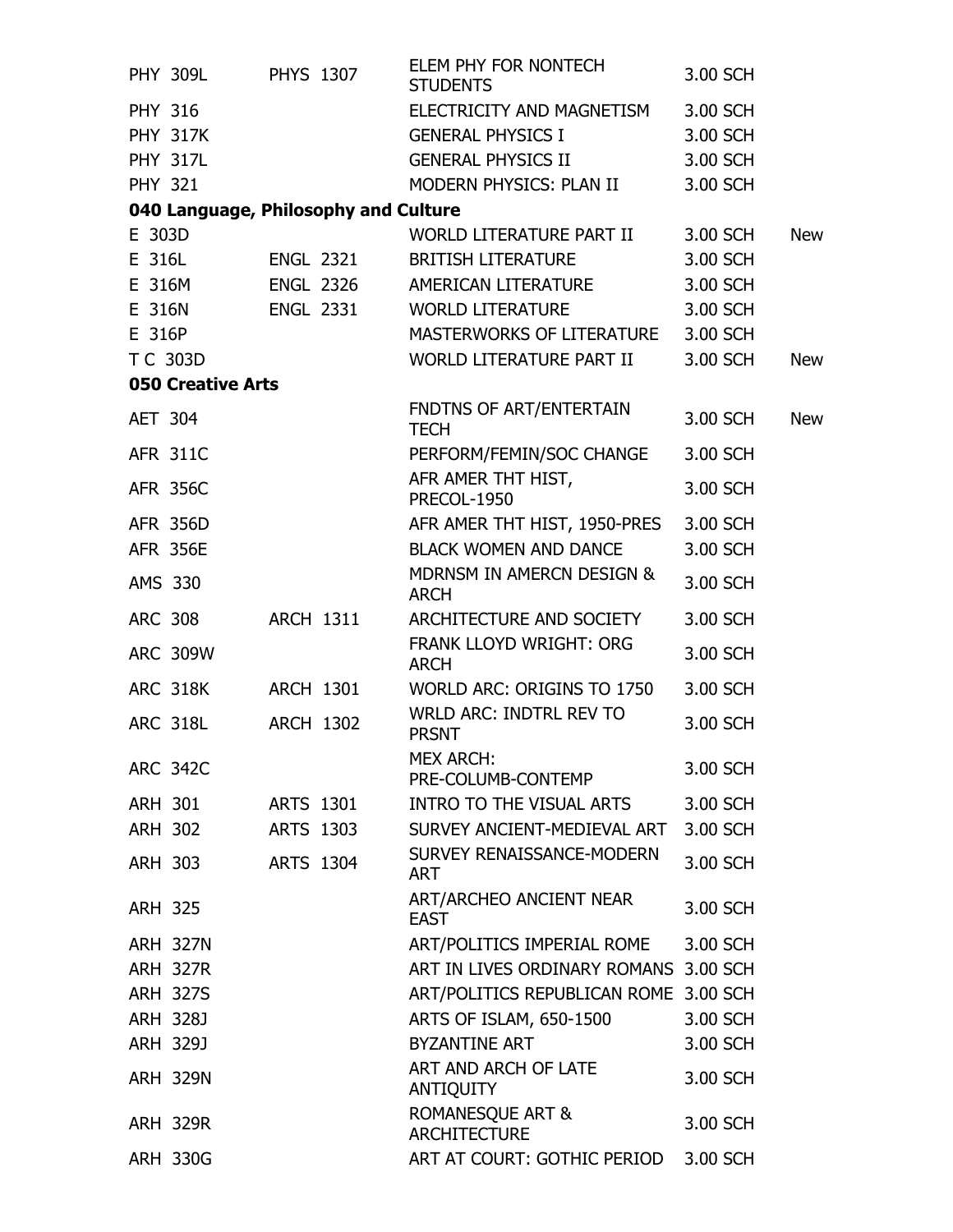| <b>ARH 331J</b> |                 | ART/EXPERIENCE CENTRAL ITALY 3.00 SCH           |          |            |
|-----------------|-----------------|-------------------------------------------------|----------|------------|
|                 | <b>ARH 331K</b> | <b>EARLY ITALIAN RENAISSANCE</b><br><b>ART</b>  | 3.00 SCH |            |
|                 | <b>ARH 332K</b> | NORTH RENAIS ART 1350-1500                      | 3.00 SCH |            |
|                 | <b>ARH 332L</b> | NORTH RENAIS ART 1500-1600                      | 3.00 SCH |            |
|                 | <b>ARH 333L</b> | REMBRT/RUBENS: N BAROQ ART                      | 3.00 SCH |            |
| <b>ARH 335J</b> |                 | NINETEENTH-CENTURY ART                          | 3.00 SCH |            |
|                 | <b>ARH 337K</b> | 20TH-CENT EUROPEAN ART TO<br>1940               | 3.00 SCH |            |
|                 | <b>ARH 338L</b> | ART SNC 1930-MODRNSM/MASS<br><b>MDTY</b>        | 3.00 SCH |            |
|                 | <b>ARH 338M</b> | ART & CULTURE: 1968 AND AFTER                   | 3.00 SCH |            |
| ARH 339J        |                 | AMER ART-COLONIAL TO CIVIL<br><b>WAR</b>        | 3.00 SCH |            |
|                 | <b>ARH 339K</b> | AM ART-CIV WAR TO ARMORY<br><b>SHOW</b>         | 3.00 SCH |            |
|                 | <b>ARH 339L</b> | 20TH-CENTURY AMER ART TO<br>1950S               | 3.00 SCH |            |
|                 | <b>ARH 339M</b> | AMERICAN ART, 1958-1985                         | 3.00 SCH |            |
|                 | <b>ARH 339P</b> | PAINTING IN THE US, 1860-1913                   | 3.00 SCH |            |
|                 | <b>ARH 341K</b> | MODERN ART OF MEXICO                            | 3.00 SCH |            |
|                 | <b>ARH 341L</b> | CHICANO ART HIST/FUTURES                        | 3.00 SCH |            |
| <b>ARH 342J</b> |                 | INTRO WOMEN/GEN STDS FINE<br><b>ARTS</b>        | 3.00 SCH |            |
| <b>ARH 345J</b> |                 | CONTEMP ART AFR DIASPORA                        | 3.00 SCH |            |
|                 | <b>ARH 346L</b> | AFRICANA WOMEN'S ART                            | 3.00 SCH |            |
|                 | <b>ARH 347K</b> | ART AND ARY OF ANCIENT PERU                     | 3.00 SCH |            |
|                 | <b>ARH 347L</b> | MESOAMERICAN ART & CULTURE                      | 3.00 SCH |            |
|                 | <b>ARH 347M</b> | MAYA ART AND ARCHITECTURE 3.00 SCH              |          |            |
|                 | <b>ARH 347N</b> | AZTEC ART AND CIVILIZATION                      | 3.00 SCH |            |
|                 | <b>ARH 349K</b> | TRADTL CHINESE ART AND<br><b>CULTURE</b>        | 3.00 SCH |            |
| CC 301          |                 | <b>INTRODUCTION TO ANCIENT</b><br><b>GREECE</b> | 3.00 SCH |            |
| CC 302          |                 | INTRODUCTION TO ANCIENT<br><b>ROME</b>          | 3.00 SCH |            |
| CC 303          |                 | <b>INTRO TO CLASSICAL</b><br><b>MYTHOLOGY</b>   | 3.00 SCH |            |
| CC 307C         |                 | INTRO TO GREEK ARCHAEOLOGY                      | 3.00 SCH |            |
| CC 307D         |                 | INTRO TO ROMAN ARCHAEOLOGY 3.00 SCH             |          |            |
| CTI 350         |                 | MASTERWORKS OF WORLD<br><b>DRAMA</b>            | 3.00 SCH |            |
| CTI 351         |                 | THE IDEA OF THE BEAUTIFUL                       | 3.00 SCH |            |
| <b>DES 308</b>  |                 | <b>INTRO TO DSGN</b><br>THEORY/CRITICISM        | 3.00 SCH |            |
| E 310F          |                 | LITERATURE, FILM, & OTHER ARTS 3.00 SCH         |          | <b>New</b> |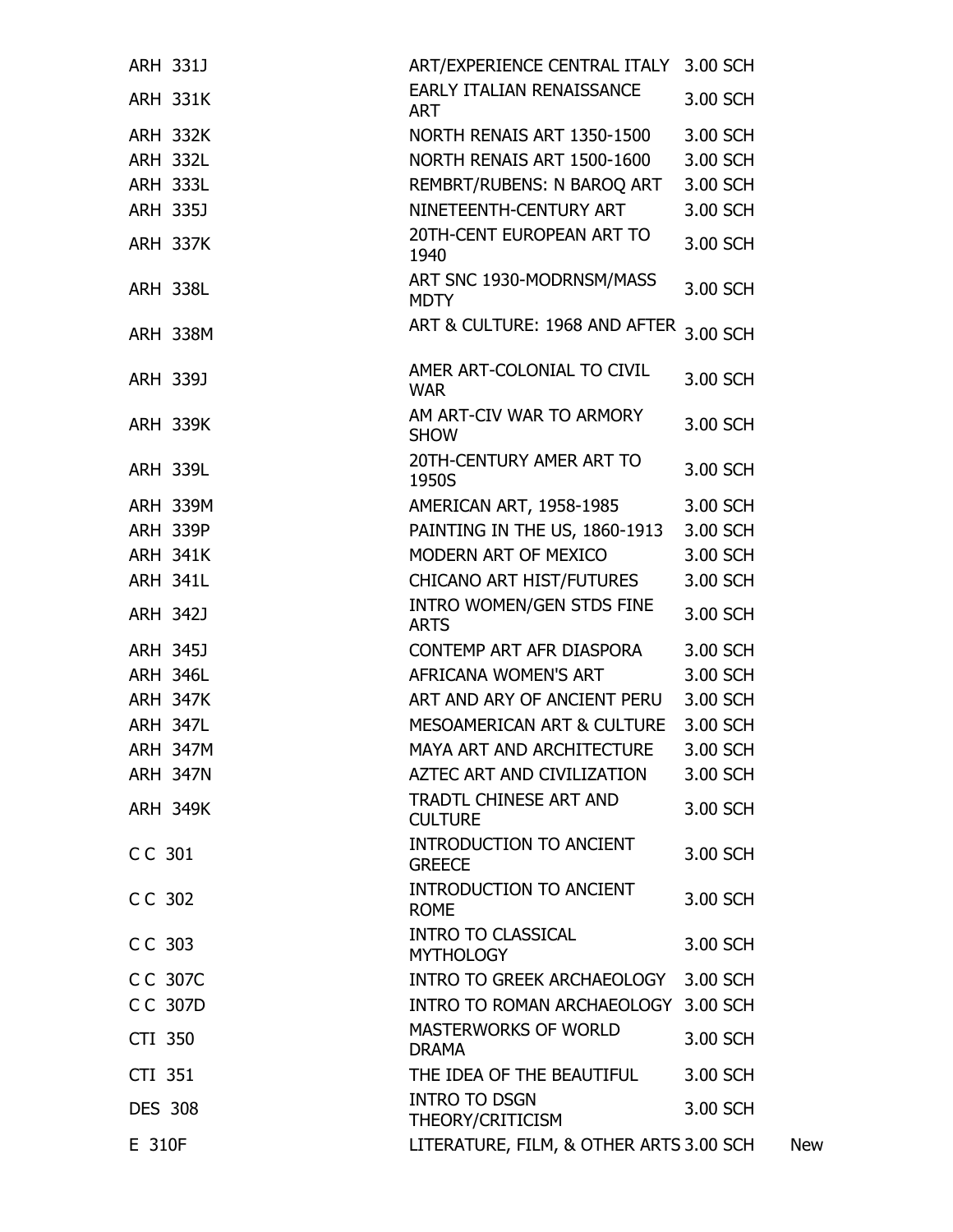| E 321P               |                  | <b>SHAKESPEARE THRU</b><br><b>PERFORMANCE</b>  | 3.00 SCH |
|----------------------|------------------|------------------------------------------------|----------|
| E 379P               |                  | DRAMA IN PERFORMANCE                           | 3.00 SCH |
| FA 308               |                  | ARTS INTEGRATIONS FOR<br><b>MULTIDIS</b>       | 3.00 SCH |
| <b>MUS 302L</b>      | <b>MUSI 1306</b> | <b>INTRODUCTION TO WESTERN</b><br><b>MUSIC</b> | 3.00 SCH |
| <b>MUS 303M</b>      |                  | INTRO MUS IN WORLD CULTURES                    | 3.00 SCH |
| <b>MUS 306M</b>      |                  | <b>ELEMENTS OF MUSIC</b>                       | 3.00 SCH |
| <b>MUS 307</b>       | <b>MUSI 1310</b> | TOPICS IN POPULAR MUSIC                        | 3.00 SCH |
| <b>MUS 334</b>       |                  | THE MUSIC OF THE AMERICAS                      | 3.00 SCH |
| <b>PHL 317K</b>      |                  | INTRO TO PHL OF THE ARTS                       | 3.00 SCH |
| <b>PHL 346K</b>      |                  | <b>AESTHETICS</b>                              | 3.00 SCH |
| <b>RTF 305</b>       | <b>COMM 1307</b> | <b>INTRODUCTION TO MEDIA</b><br><b>STUDIES</b> | 3.00 SCH |
| TD 301               | DRAM 1310        | <b>INTRODUCTION TO THEATRE</b>                 | 3.00 SCH |
| TD 317C              | <b>DRAM 2361</b> | THEATRE HISTORY THRU 18TH<br><b>CEN</b>        | 3.00 SCH |
| TD 317D              | <b>DRAM 2362</b> | THEATRE HISTORY SINCE 18TH<br><b>CEN</b>       | 3.00 SCH |
| 060 American History |                  |                                                |          |
| <b>HIS 314K</b>      | <b>HIST 2380</b> | HIS OF MEX AMERICANS IN U S                    | 3.00 SCH |
| <b>HIS 315G</b>      |                  | <b>INTRO TO AMERICAN STUDIES</b>               | 3.00 SCH |
| <b>HIS 315K</b>      | <b>HIST 1301</b> | THE UNITED STATES, 1492-1865                   | 3.00 SCH |
| <b>HIS 315L</b>      | <b>HIST 1302</b> | THE UNITED STATES SINCE 1865                   | 3.00 SCH |
| <b>HIS 317L</b>      | <b>HIST 2381</b> | TPCS IN UNITED STATES<br><b>HISTORY</b>        | 3.00 SCH |
| <b>HIS 320L</b>      |                  | <b>TEXAS UNTIL 1845</b>                        | 3.00 SCH |
| <b>HIS 320P</b>      |                  | TEXAS, 1845-1914                               | 3.00 SCH |
| <b>HIS 320R</b>      |                  | TEXAS, 1914 TO THE PRESENT                     | 3.00 SCH |
| <b>HIS 333L</b>      |                  | <b>US FOREIGN RELATIONS</b><br>1776-1914       | 3.00 SCH |
| <b>HIS 333M</b>      |                  | US FOREIGN RELATIONS<br>1914-PRES              | 3.00 SCH |
| <b>HIS 334L</b>      |                  | AMER REV/FNDING U S<br>1763-1800               | 3.00 SCH |
| <b>HIS 340S</b>      |                  | CHINESE IN THE UNITED STATES 3.00 SCH          |          |
| <b>HIS 345J</b>      |                  | COMING OF CIVIL WAR, 1829-1861 3.00 SCH        |          |
| <b>HIS 345L</b>      |                  | CIVIL WAR/RECONSTRCTN,<br>1861-77              | 3.00 SCH |
| <b>HIS 350R</b>      |                  | UNDERGRAD SEMINAR IN US HIS                    | 3.00 SCH |
| <b>HIS 351P</b>      |                  | HIS RELIGION IN AMER SNC 1800                  | 3.00 SCH |
| <b>HIS 355F</b>      |                  | THE UNITED STATES, 1877-1920                   | 3.00 SCH |
| <b>HIS 355M</b>      |                  | THE UNITED STATES, 1920-1941                   | 3.00 SCH |
| <b>HIS 355N</b>      |                  | MAIN CURRENTS AMER CUL TO<br>1865              | 3.00 SCH |
| <b>HIS 355P</b>      |                  | UNITED STATES SINCE 1941                       | 3.00 SCH |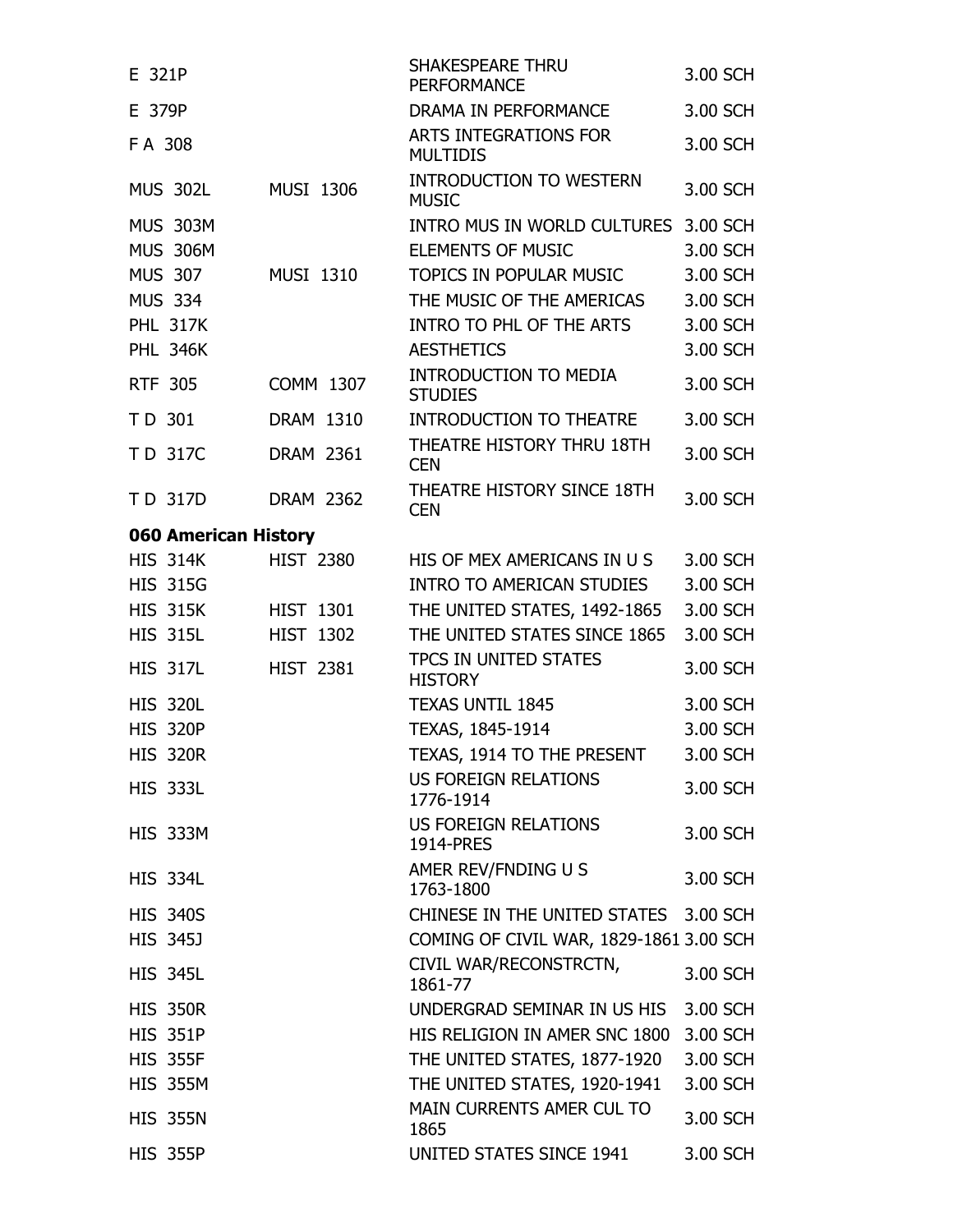|         | <b>HIS 355S</b>                    |                  |                  | U.S. CONSTITUTIONAL HISTORY                     | 3.00 SCH |
|---------|------------------------------------|------------------|------------------|-------------------------------------------------|----------|
|         | <b>HIS 356G</b>                    |                  |                  | <b>HISTORY OF UNITED STATES</b><br><b>WEST</b>  | 3.00 SCH |
|         | <b>HIS 356K</b>                    |                  |                  | MAIN CURRNTS AMER CUL SNC<br>1865               | 3.00 SCH |
|         | <b>HIS 356P</b>                    |                  |                  | US IN THE CIVIL RIGHTS ERA                      | 3.00 SCH |
|         | <b>HIS 356R</b>                    |                  |                  | AMERICA AND THE HOLOCAUST                       | 3.00 SCH |
|         | <b>HIS 357C</b>                    |                  |                  | AFRICAN AMERICAN HIS TO 1860                    | 3.00 SCH |
|         | <b>HIS 357D</b>                    |                  |                  | AFRICAN AMERICAN HIS SNC<br>1860                | 3.00 SCH |
|         | <b>HIS 365G</b>                    |                  |                  | TPCS IN UNITED STATES<br><b>HISTORY</b>         | 3.00 SCH |
|         | <b>HIS 376F</b>                    |                  |                  | THE US AND THE 2ND WORLD<br><b>WAR</b>          | 3.00 SCH |
|         | 070 Government/Political Science   |                  |                  |                                                 |          |
|         | <b>GOV 310L</b>                    |                  | GOVT 2301        | AMERICAN GOVERNMENT                             | 3.00 SCH |
|         | GOV 312L                           |                  | GOVT 2302        | ISSUES & POLICIES IN AMER GOV                   | 3.00 SCH |
|         | <b>GOV 312P</b>                    |                  |                  | <b>CONSTITUTNL PRNCPLS: CORE</b><br><b>TEXT</b> | 3.00 SCH |
|         | 080 Social and Behavioral Sciences |                  |                  |                                                 |          |
|         | <b>AFR 324E</b>                    |                  |                  | RACISM AND ANTI-RACISM                          | 3.00 SCH |
|         | <b>ANT 302</b>                     |                  | ANTH 2351        | CULTURAL ANTHROPOLOGY                           | 3.00 SCH |
|         | <b>ANT 305</b>                     |                  |                  | <b>EXPRESSIVE CULTURE</b>                       | 3.00 SCH |
|         | <b>ANT 307</b>                     |                  |                  | <b>CULTURE AND COMMUNICATION</b>                | 3.00 SCH |
|         | <b>ANT 318L</b>                    |                  |                  | MEXICAN AMERICAN CULTURE                        | 3.00 SCH |
| CTI 302 |                                    |                  |                  | <b>CLASSICS OF SOC/POLIT</b><br><b>THOUGHT</b>  | 3.00 SCH |
| CTI 365 |                                    |                  |                  | <b>CLASSICS OF SOCIAL SCI</b><br><b>THOUGHT</b> | 3.00 SCH |
| ECO 301 |                                    |                  |                  | INTRODUCTION TO ECONOMICS                       | 3.00 SCH |
|         | <b>ECO 304K</b>                    | <b>ECON 2302</b> |                  | <b>INTRODUCTION TO</b><br><b>MICROECONOMICS</b> | 3.00 SCH |
|         | <b>ECO 304L</b>                    | <b>ECON 2301</b> |                  | <b>INTRODUCTION TO</b><br><b>MACROECONOMICS</b> | 3.00 SCH |
|         | GRG 305                            | GEOG 1303        |                  | THIS HUMAN WORLD: INTRO TO<br><b>GRG</b>        | 3.00 SCH |
|         | <b>GRG 306C</b>                    |                  |                  | <b>CONSERVATION</b>                             | 3.00 SCH |
|         | <b>GRG 307C</b>                    |                  |                  | <b>INTRODUCTION TO URBAN</b><br><b>STUDIES</b>  | 3.00 SCH |
|         | GRG 319                            |                  |                  | GEOGRAPHY OF LATIN AMERICA                      | 3.00 SCH |
| H S 301 |                                    |                  |                  | INTRO TO HEALTH & SOCIETY                       | 3.00 SCH |
|         | <b>HDF 304</b>                     |                  | <b>TECA 1303</b> | <b>FAMILY RELATIONSHIPS</b>                     | 3.00 SCH |
|         | <b>HDF 304H</b>                    |                  |                  | <b>FAMILY RELATIONSHIPS:</b><br><b>HONORS</b>   | 3.00 SCH |
|         | <b>HIS 329U</b>                    |                  |                  | PERSPECTIVES ON SCIENCE &<br><b>MATH</b>        | 3.00 SCH |
| LIN 306 |                                    |                  |                  | INTRO TO THE STUDY OF<br><b>LANGUAGE</b>        | 3.00 SCH |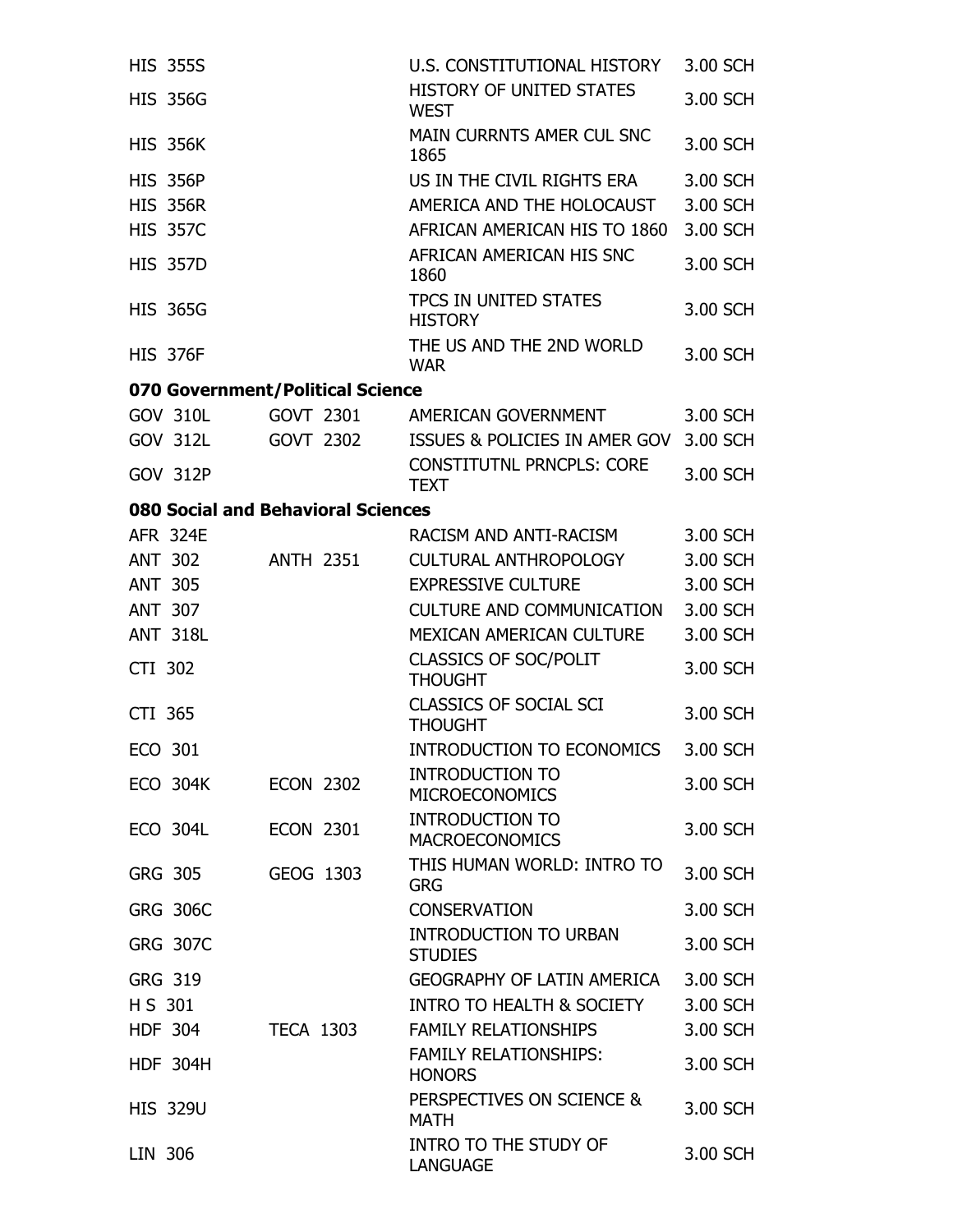| <b>LIN 312D</b> |                 |                  | LANGUAGES AROUND THE<br><b>WORLD</b>            | 3.00 SCH |            |
|-----------------|-----------------|------------------|-------------------------------------------------|----------|------------|
| <b>LIN 312E</b> |                 |                  | LANG IN GESTURAL MODALITY                       | 3.00 SCH |            |
| MAS 301         |                 |                  | INTR MEX AMER LATINA/O<br><b>STUDIES</b>        | 3.00 SCH | <b>New</b> |
| <b>MAS 309</b>  |                 |                  | BILINGUALISM IN THE AMERICAS                    | 3.00 SCH | <b>New</b> |
| <b>PSY 301</b>  |                 | <b>PSYC 2301</b> | INTRODUCTION TO PSYCHOLOGY                      | 3.00 SCH |            |
| R S 310         |                 |                  | <b>INTRO TO THE STUDY OF</b><br><b>RELIGION</b> | 3.00 SCH |            |
| S S 301         |                 |                  | HONORS SOCIAL SCIENCE                           | 3.00 SCH |            |
| SOC 302         |                 | SOCI 1301        | <b>INTRO TO THE STUDY OF</b><br><b>SOCIETY</b>  | 3.00 SCH |            |
|                 | SOC 307C        | SOCI 2301        | AMERICAN FAMILIES PAST AND<br><b>PRE</b>        | 3.00 SCH |            |
|                 | <b>SOC 307D</b> |                  | CAPITAL PUNISHMENT IN<br><b>AMERICA</b>         | 3.00 SCH |            |
|                 | <b>SOC 307E</b> | SOCI 1306        | CONTEMP US SOCIAL PROBLEMS                      | 3.00 SCH |            |
|                 | <b>SOC 307F</b> |                  | DIVERSITY IN AMER FAMILIES                      | 3.00 SCH |            |
|                 | SOC 307G        |                  | <b>CULTURE AND SOCIETY IN THE</b><br><b>US</b>  | 3.00 SCH |            |
|                 | SOC 307J        |                  | EDUCATION AND SOCIETY                           | 3.00 SCH |            |
|                 | <b>SOC 307K</b> |                  | FERTILITY AND REPRODUCTION                      | 3.00 SCH |            |
|                 | <b>SOC 307L</b> |                  | GENDER/RACE/CLASS AMER SOC                      | 3.00 SCH |            |
|                 | <b>SOC 307N</b> |                  | SOCIOLOGY OF DEVELOPMENT                        | 3.00 SCH |            |
|                 | <b>SOC 307P</b> |                  | <b>INTRO SOC OF</b><br>HEALTH/WELL-BEING        | 3.00 SCH |            |
|                 | SOC 307Q        |                  | <b>ENVIRONMENT</b><br>INEQUALITY/HEALTH         | 3.00 SCH | <b>New</b> |
|                 | SOC 307S        |                  | <b>JUDAISM/CHRISTIANITY SOC</b><br><b>PERSP</b> | 3.00 SCH |            |
|                 | <b>SOC 307T</b> |                  | PUNISHMENT AND SOCIETY                          | 3.00 SCH |            |
|                 | <b>SOC 308D</b> |                  | ETHNICITY & GENDER: LA<br><b>CHICANA</b>        | 3.00 SCH |            |
|                 | <b>SOC 308E</b> |                  | RACE/ETHNICITY/GENDER IN<br><b>DEM</b>          | 3.00 SCH |            |
|                 | <b>SOC 308F</b> |                  | <b>RELIGION &amp; GENDER IN AMERICA</b>         | 3.00 SCH |            |
|                 | SOC 308G        |                  | RICH & POOR IN AMER: SOC<br><b>PERSP</b>        | 3.00 SCH |            |
|                 | SOC 308J        |                  | ROMANTIC RELS/FAMILY FORMTN 3.00 SCH            |          |            |
|                 | <b>SOC 308K</b> |                  | SOCIAL CHANGE AND THE<br><b>FUTURE</b>          | 3.00 SCH |            |
|                 | <b>SOC 308L</b> |                  | SOCL TRANSFORMATN LOVE/RELS 3.00 SCH            |          |            |
|                 | <b>SOC 308M</b> |                  | SOCIOLOGY OF IDENTITY                           | 3.00 SCH |            |
|                 | <b>SOC 308N</b> |                  | COMPAR RELIG, POLS, AND CULT 3.00 SCH           |          |            |
| SOC 309         |                 |                  | CHICANOS IN AMERICAN SOCIETY 3.00 SCH           |          |            |
|                 | <b>SOC 313K</b> |                  | INTRO TO SOCIOLOGY OF<br><b>RELIGION</b>        | 3.00 SCH |            |